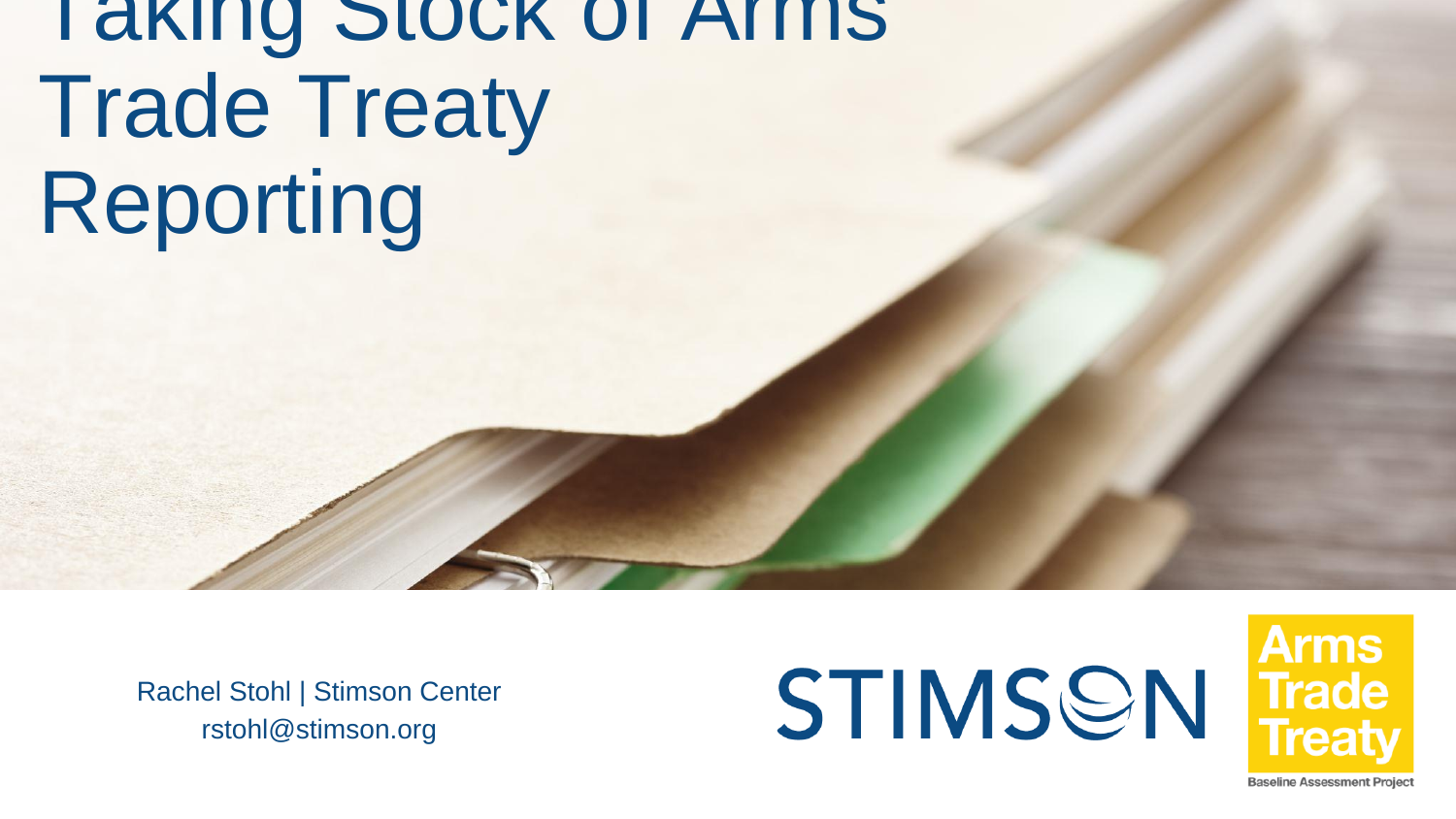## Transparency Challenges

Compliance Issues

• Decreasing rates of compliance with reporting requirements

### Private Reporting

• Increasing rates of private reporting

### Information Issues

- Failing to update outdated reports
- Providing less detail than in other reports
- Omitting or withholding information
- Aggregating information

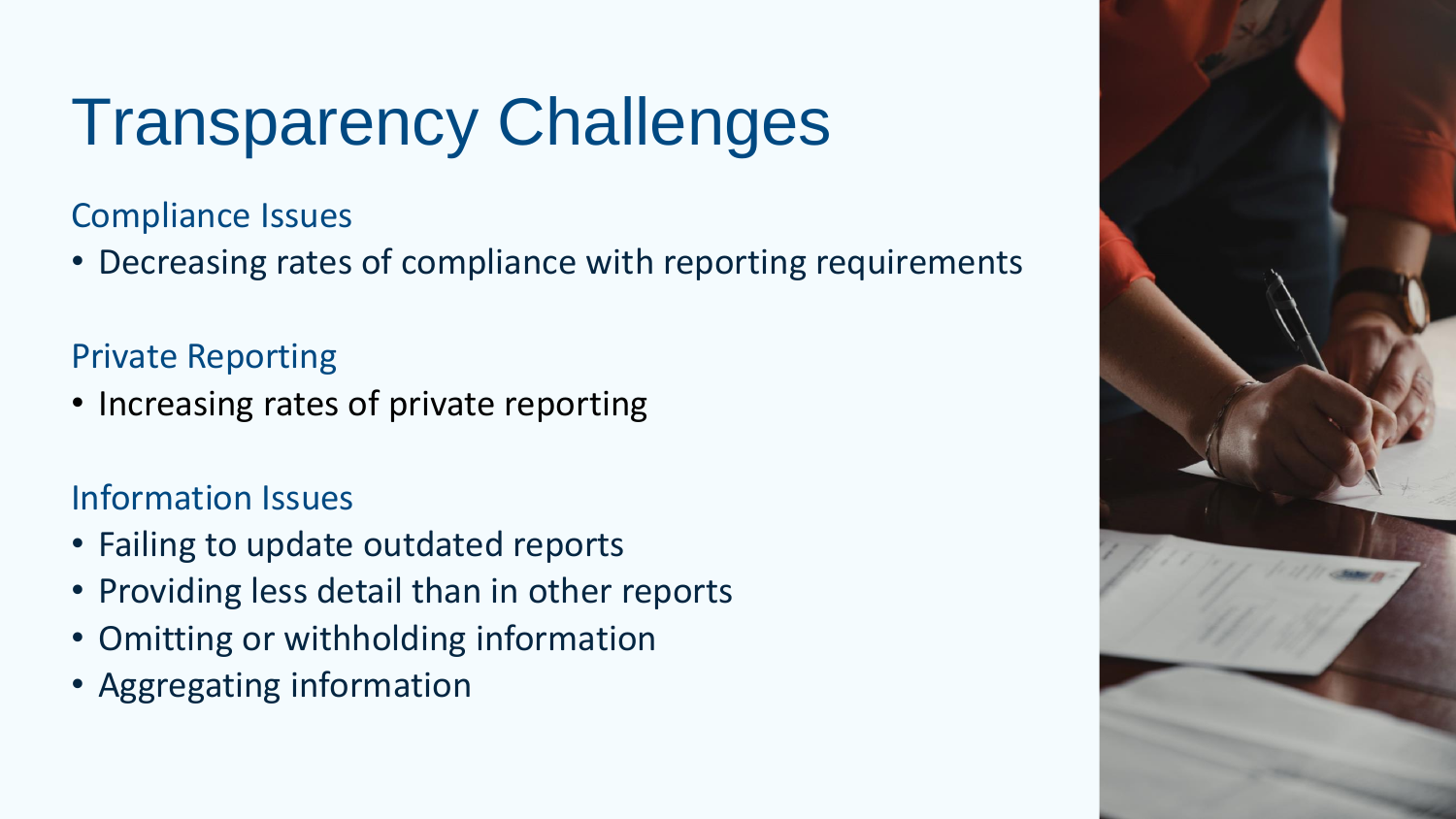## Reporting Challenges

Awareness and Understanding of ATT Obligations

Uncertainty/confusion regarding:

- Reporting requirements/deadlines
- Public reporting vs. private reporting vs. excluding information
- How to collect information in ways that align with deadlines
- Use of the reporting templates/online reporting tool
- When updates are required and how to submit them

#### Capacity and Resource Challenges

• Limited capacity and resources

 $\sim$  1 2

 $\overline{\textbf{3}}$   $\overline{\textbf{4}}$ 

- Limited availability of relevant information
- Lack of national point(s) of contact
- Lack of time to complete report(s)
- Underdeveloped/lack of internal systems to collect, compile, and store relevant information

#### Internal and Bureaucratic Challenges

- Poor coordination between government agencies or lack of interagency process to facilitate report completion
- Difficulty accessing and compiling relevant information
- Difficulty conducting assessments of transfer control system
- Difficulty preparing statistical data for ATT annual reports

#### Political/Security Challenges

- Confidentiality concerns
- Concerns related to the release of information regarded as sensitive
- Reporting fatigue
- Political interference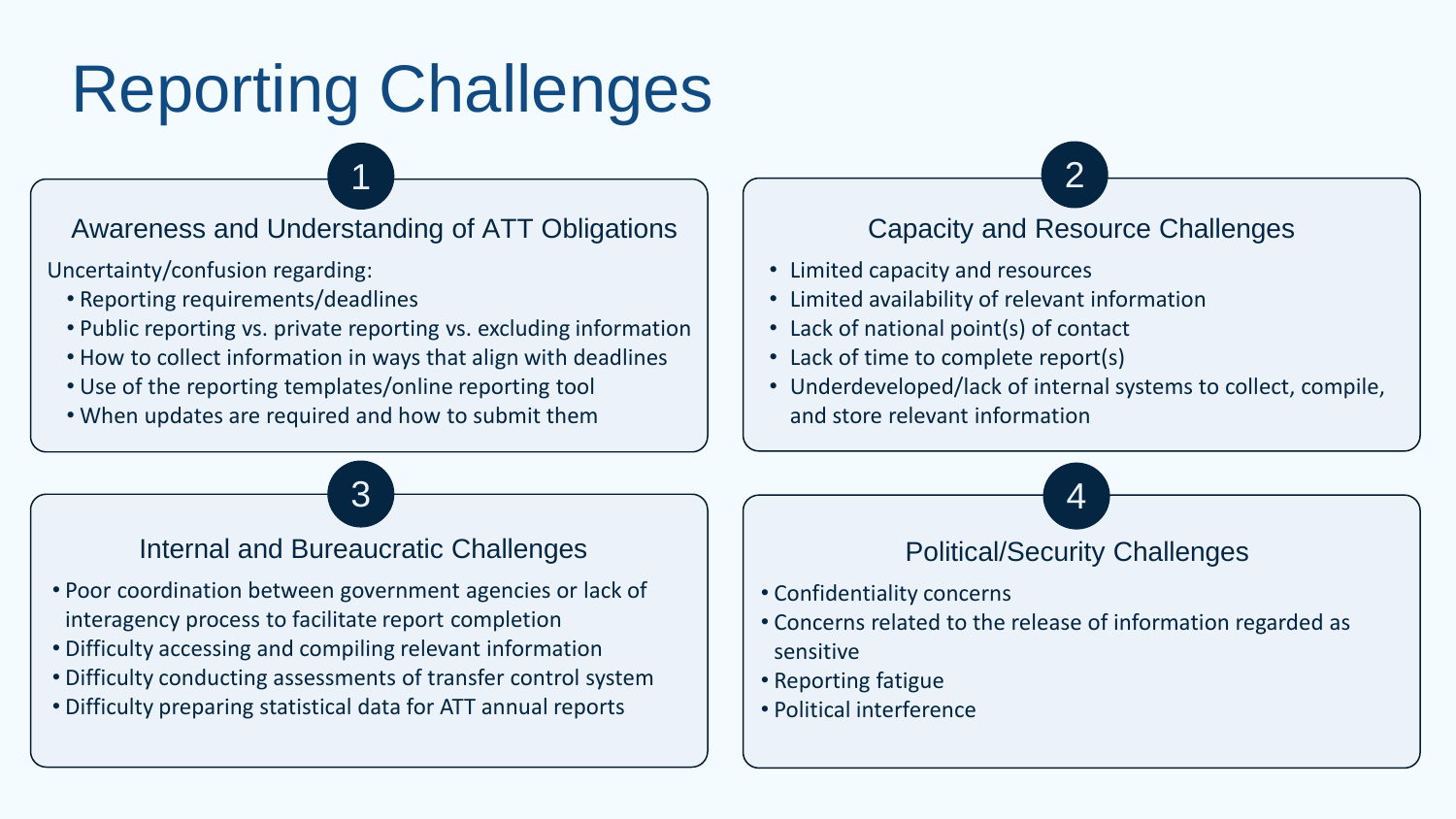### Recommendations

States Parties:

- $\checkmark$  Develop effective intragovernmental coordination systems
- $\checkmark$  Establish robust record keeping and database management systems and practices
- $\checkmark$  Promote accurate and transparent reporting
- $\checkmark$  Identify and leverage synergies across reporting frameworks

#### The WGTR, ATT Secretariat, and other stakeholders:

- $\checkmark$  Engage in detailed and coordinated outreach to identify obstacles and implement solutions
- $\checkmark$  Continue to address reporting concerns, uncertainties, and confusion
- $\checkmark$  Evaluate the use and impact of the revised templates
- $\checkmark$  Establish public databases of implementation measures and initial report responses
- $\checkmark$  Provide additional insights on the reporting webpages